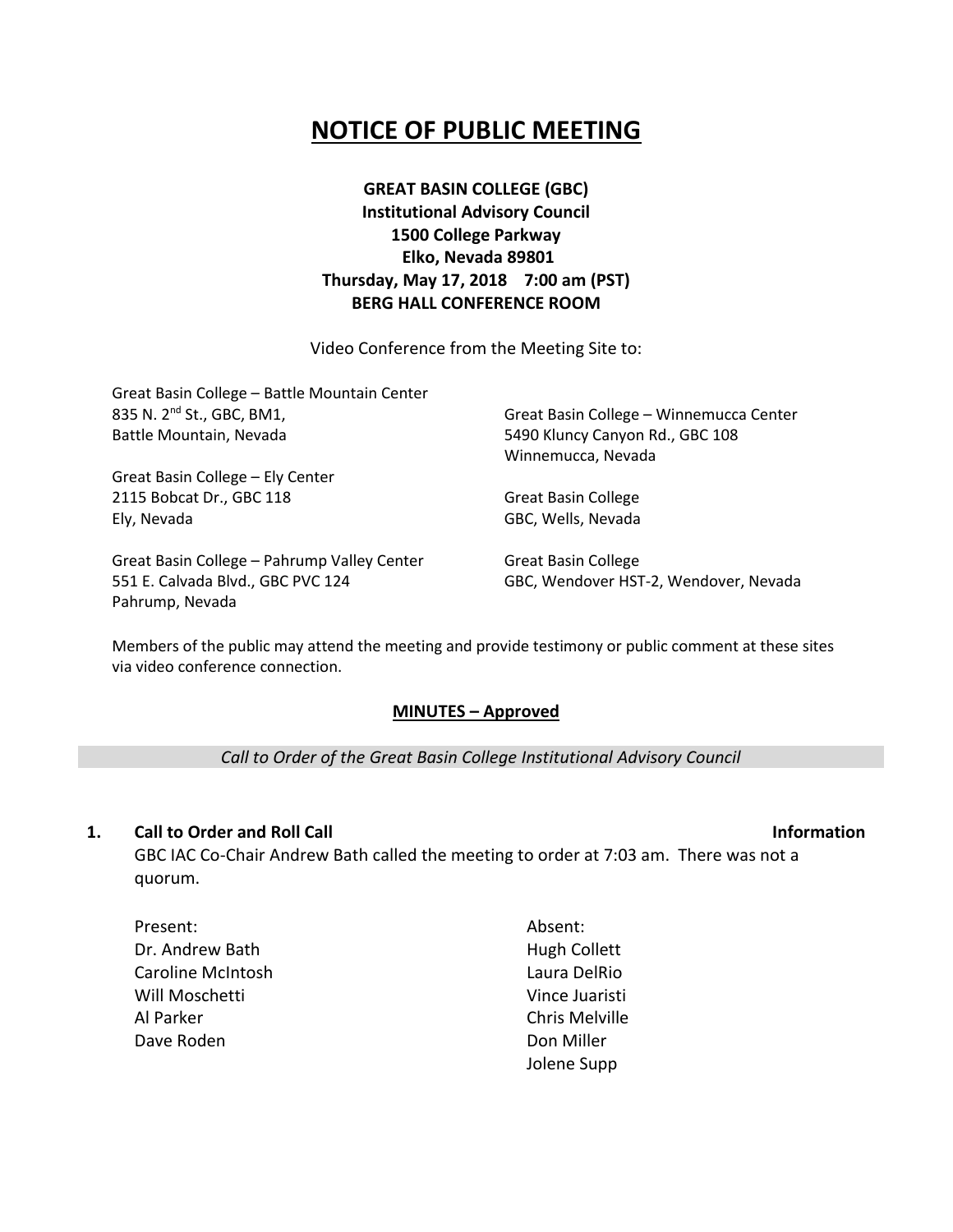GBC IAC Meeting Minutes – Approved May 17, 2018

#### **Staff/NSHE Representatives/Ex Officio Present:**

John Albrecht, General Counsel Lisa Campbell Robert Hannu Joyce Helens, President Nate MacKinnon, Vice Chancellor Lynn Mahlberg, Vice President Cathy McAdoo, Regent Matt McCarty

Bret Murphy Tom Reagan Sonja Sibert, Vice President Mardell Wilkins Dan Wold, Eureka Superintendent Diane Wrightman

### **Others Present:**

Kim Kammerer Brent Adams Matt Walker Paul Miller

**2. Public Comment** *(see foregoing notation regarding public comment)* **Information** No public comment.

**Possible Action**

### **3. Approval of Minutes –** *Andrew Bath* **Information/For**

GBC Institutional Advisory Council did not take action on the minutes of the March 15, 2018 meeting as there was not a quorum. The March 15, 2018 meeting minutes will be presented at the next IAC meeting for approval.

#### **4 Membership of the GBC IAC –** *Andrew Bath* **Information/For**

### GBC IAC Co-Chair Andrew Bath reported there are currently four vacant positions (one 4-year term; and three 2-year terms). Currently the chair position is vacant. The GBC IAC will discuss the chair vacancy and/or approve any interested party to resume the one-year left on Matt McCarty's term as Chair at the next meeting. Matt McCarty said there is an interested person with the Nye County Coalition who may be interested in joining the group. She would like to attend the next meeting. Another person of interest is someone who works for Frontier Community Coalition serving Humboldt, Lander and Pershing counties.

The GBC IAC reviewed the proposed 2018-2019 meeting schedule and there was no action taken. The meeting schedule dates that were discussed were:

- o Thursday, September 20, 2018, 7:00 am
- o Thursday, November 15, 2018, 7:00 am
- o Thursday, January 17, 2019, 7:00 am
- o Thursday, March 21, 2019, 7:00 am
- o Thursday, May 16, 2019, 7:00 am

# **Possible Action**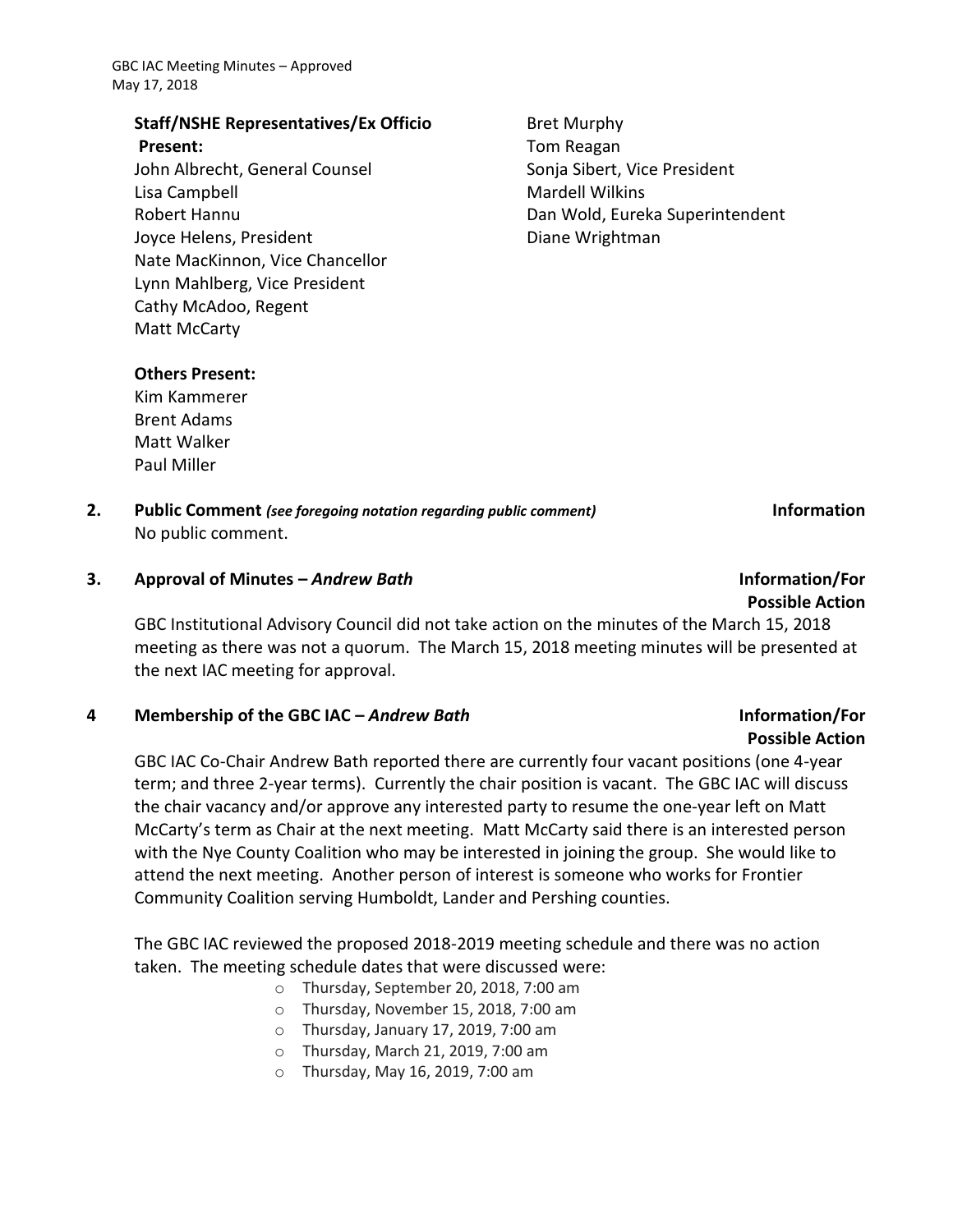GBC IAC Meeting Minutes – Approved May 17, 2018

## **5. Board of Regents' Community College Committee Meeting and the IAC Chairs Meeting Update –** *Andrew Bath*

### No meetings have occurred since March.

#### **6. GBC IAC Business Matters –** *Andrew Bath* **Information**

GBC Chair Andrew Bath led a discussion on industry needs. Industry representatives in attendance from Ely were Kim Kammerer, HR Manager of Robinson Mine; Brent Adams, Kamatsu; Matt Walker, CEO William Bee Rririe Hospital; Paul Miller, Executive Director Nye County Regional Economic Development Authority.

Mr. Matt Walker, William Bee Rririe Hospital, reported the hospital's biggest need is for nurses. They would like to see more pre requisite classes being offered at the Ely campus. He believes in any rural area if you grow your own they are more likely to stay. The hospital has three CNAs currently taking courses at St. George and they are afraid they will leave. The hospital employs twenty-one nurses. The care center and the prison struggle with getting/keeping nurses. The home health profession also needs nurses. They really need RNs. GBC's BSN program is all online. Lynn Mahlberg said 4 years ago GBC received a TAAACCT grant that enabled us to purchase and install a state of the art lab and high tech video. Students are meeting together from Pahrump, Winnemucca and Elko. The huge cost is IAV and equipment. President Helens said we can focus on Ely's need. One of the Pennington grants was for a vocational facility at the high school in Ely and it is being underutilized by GBC. The classes would have to be synchronized and we would need the equipment but yes the White Pine High School could be utilized for additional nursing classes. The challenge would be the travel for the clinicals. The waiting lists are long as well. Will Moschetti stated he understands cost restraints and staff shortages. The GBC nursing program is one of the most successful programs GBC offers and if there is a need and desire to grow the program we need to support that.

Kim Kammerer, Robinson Mine, reported their main concern is turnover. They are very interested in growing their own diesel tech and electrical tech programs and they are already working with Bret Murphy. They know that the electrical program is coming. All the mines are competing for the same resources. Robinson Mine has been involved in the scholarship program and will become more so in the future. Andy Bath asked if interns were a possibility if scholarships are awarded. Bret stated that is possible through the MTC program. The students work Friday and Saturdays during the school year and in the summer. There is a shortage of diesel techs and electricians. There are lots of moving parts to starting programs in Ely. GBC has conducted several searches for a diesel instructor that have failed. We have to first find a diesel instructor and then they build the program, get a facility, get the students and then be sustainable. In the beginning you get quite a few students and the numbers tend to drop. Eureka County Superintendent Dan Wold stated his school district is adding diesel classes and pre-anatomy classes at their high school

Brent Adams, Kamatsu, reported their struggle to find qualified diesel technicians. Kamatsu employs one diesel tech out of GBC. They work a seven on seven off schedule. They are anxious and willing to get involved in starting a diesel program in Ely.

**Information**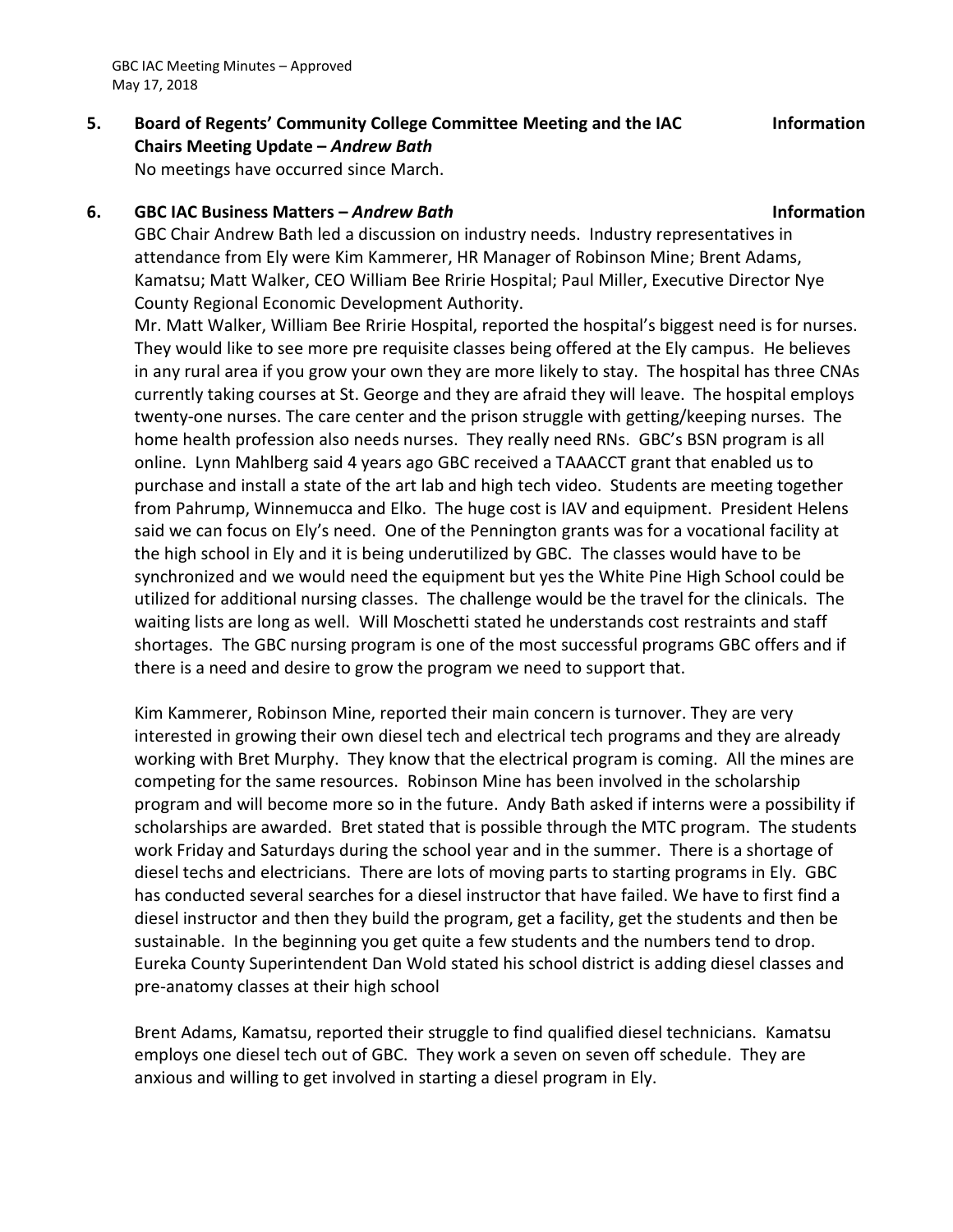Caroline McIntosh said it is important to come together as a community to help find and fund instructors to help GBC with these issues. President Helens said that Matt McCarty is looking into what has been done and what needs to be done from the Foundation's perspective.

President Helens reported Lynn Mahlberg is retiring this summer. We will be hiring a Vice President for Academic Affairs soon. GBC will be regrouping this summer and reprioritizing. We would like to replicate in Ely what we have done in Winnemucca. Ely has been on the radar. We do have a lead on a candidate for electrical. We do have the option to offer more money on the hard to fill list. If we hire someone at a high rate we have to look at the other faculty's pay. There needs to be a mechanism to look at salary equities in these areas. GBC can look at equity across the board. Mr. Miller talked about business supplementing salaries. President Helens talked about creating GBC's Mining Center for Excellence and working with the UNR's Mackay School of Mines.

Caroline McIntosh talked about going forward and using the assets that Ely already has to offer programs. President Helens said we will work this summer on filling critical positions while organizing and prioritizing the work to be done particularly in Ely

Caroline McIntosh thanked Lynn Mahlberg for her service and dedication.

Andy Bath asked for reports on industry needs from Pahrump. Mr. Paul Miller, Nye County Regional Economic Development Authority, said some of their issues in the rural south are the same that have been mentioned. Broad band access is a real problem. Getting and keeping home healthcare nurses and qualified EMTs is a problem. In Esmeralda County access to broad band and transportation are issues. Mr. Miller said he needs a central place for a medical response area like a clinic. They don't have basic communication and medical services. In Goldfield and Silver Peak there is no gas station. How do we let kids now that GBC has internet classes when they don't have broad band. Mines are going into Goldfield and the biggest lithium mine we be at Silver Peak. In summary the critical issues are broad band and medical services. President Helens stated the legislators will listen to business and industry needs. We have similar needs that sometimes are competing but if we have a bigger voice then legislators will listen. We have a BSN program completely online but if they don't have access to broad band it's a problem. We will bring up broad band and the Mining Center of Excellence. GBC has been asking for money for the welding expansion since 2009 and never has it gone through but we put the \$4 million request under a Mining Center of Excellence and it was moved to the number one spot. We are talking about economic development and healthy communities. Andy Bath asked if NSHE has gotten involved with the broad band issue politically. They have not had a discussion on this topic. Most would not realize how big of an issue this is. Nate Mackinnon will raise this with the Chancellor. Nate is not sure if NSHE can serve in an immediate role in solving it. President Helens has been raising the broad band issue with Regents and major mines. Caroline McIntosh said if NSHE could get involved and work with the Governor's office on the broad band issues and tele-health and tele-court with the prison it would raise interest. The Governor is facilitating conversation between user communities and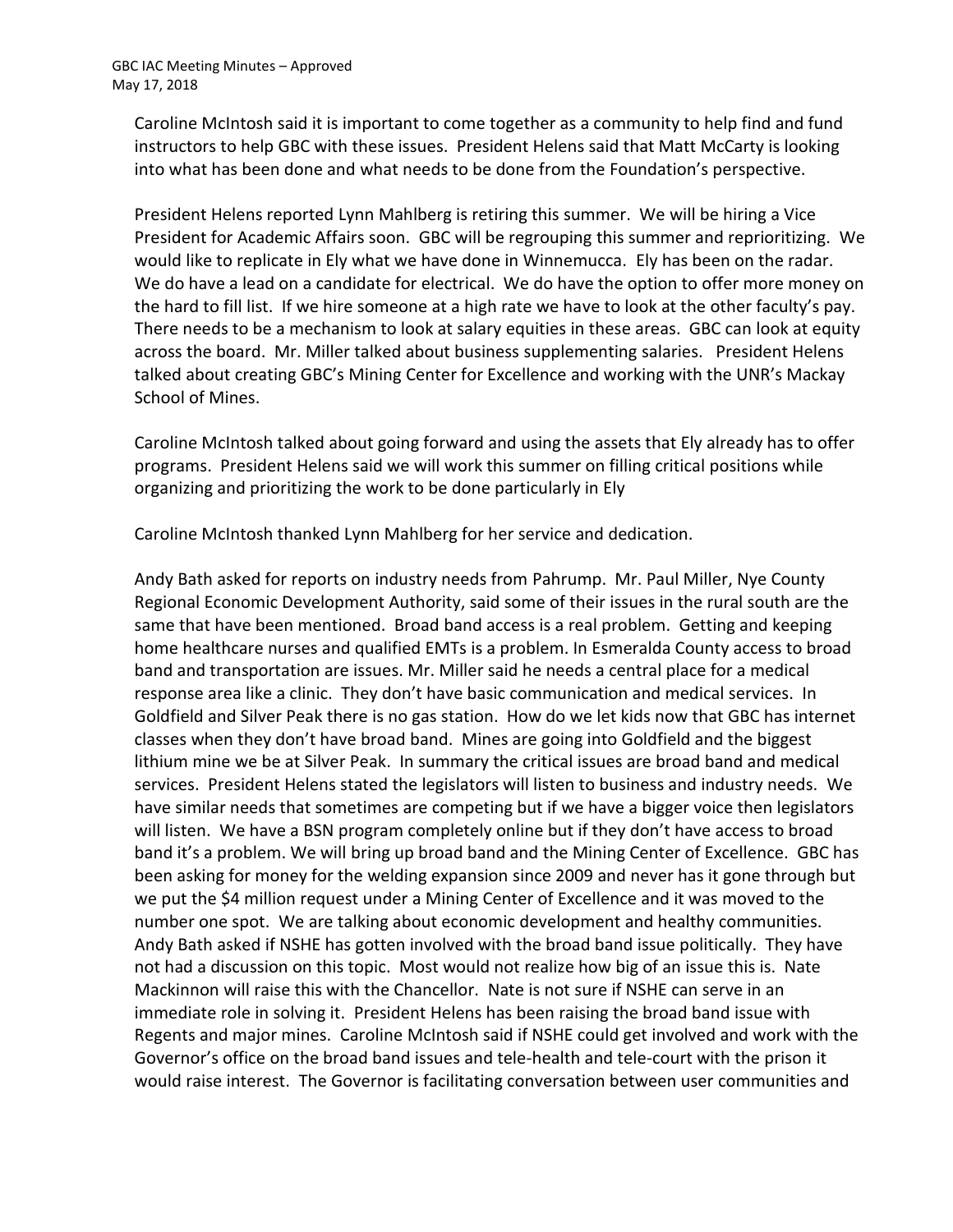vendors. Cathy McAdoo says it seems things move slowly, but steps are happening and it takes time for those steps.

Al Parker reported that Valley Electric in Pahrump saw a need for broad band early on and is working with the community. Al talked about the need for mechanics. He also talked about Spring Mountain Racetrack which got another 600 acres from BLM to expand so there will be need for mechanics and other auto type fields. Their CEO is very interested in helping with the needs of the community.

Andy Bath thanked the industry people who could attend the meeting.

# **7. Superintendents' Update Information**

No update.

### **8. GBC Foundation Update –** *Matt McCarty* **Information**

GBC Foundation Director Matt McCarty reported on Foundation activities. Matt anticipates a lot of travel over the next few months. He will be heading to Winnemucca weekly over the next five weeks. He is working on getting some things going for the match portion of the \$5 million grant from the Pennington Foundation.

### **9. President's Update –** *Joyce Helens* **Information**

President Joyce Helens reported on the upcoming travel to all locations for their commencement and graduation activities. GBC has 575 graduates this year. We will be filling key positions this summer so that we can have a full leadership team in place for fall.

#### **10. Vice Chancellor for Community Colleges Report** – *Nate MacKinnon* **Information**

Vice Chancellor for Community Colleges Nate MacKinnon reported there are two new presidents in the System. Dr. Vincent Solis will be president at WNC and Dr. Federico Zaragoza will be president at CSN. They both are Latinos who blew away the campus committees with their interviews. By August 4 there will be 4 permanent community college presidents in place.

Nate reported the final data for the Nevada Promise Scholarship was presented at the May 31 Community College Committee meeting. GBC had 111 students who qualified (30% of the original applicants). GBC will have the highest percentage to complete. Nate is hopeful that the program will receive more money in the next legislative session.

Nate reported the Chancellor has created the Chancellor's Workforce Advisory Group to meet the needs of Nevada employers. The committee has already met one time. The committee consists of high level workforce development people. The committee will focus on the top 10 in demand occupations according to the Governor's list. Teaching and Nursing are on that list. Cathy McAdoo asked what other positions, specifically diesel and the other the other positions mentioned at this meeting. The institutions will be brought in at some point soon.

#### **11. New Business Information**